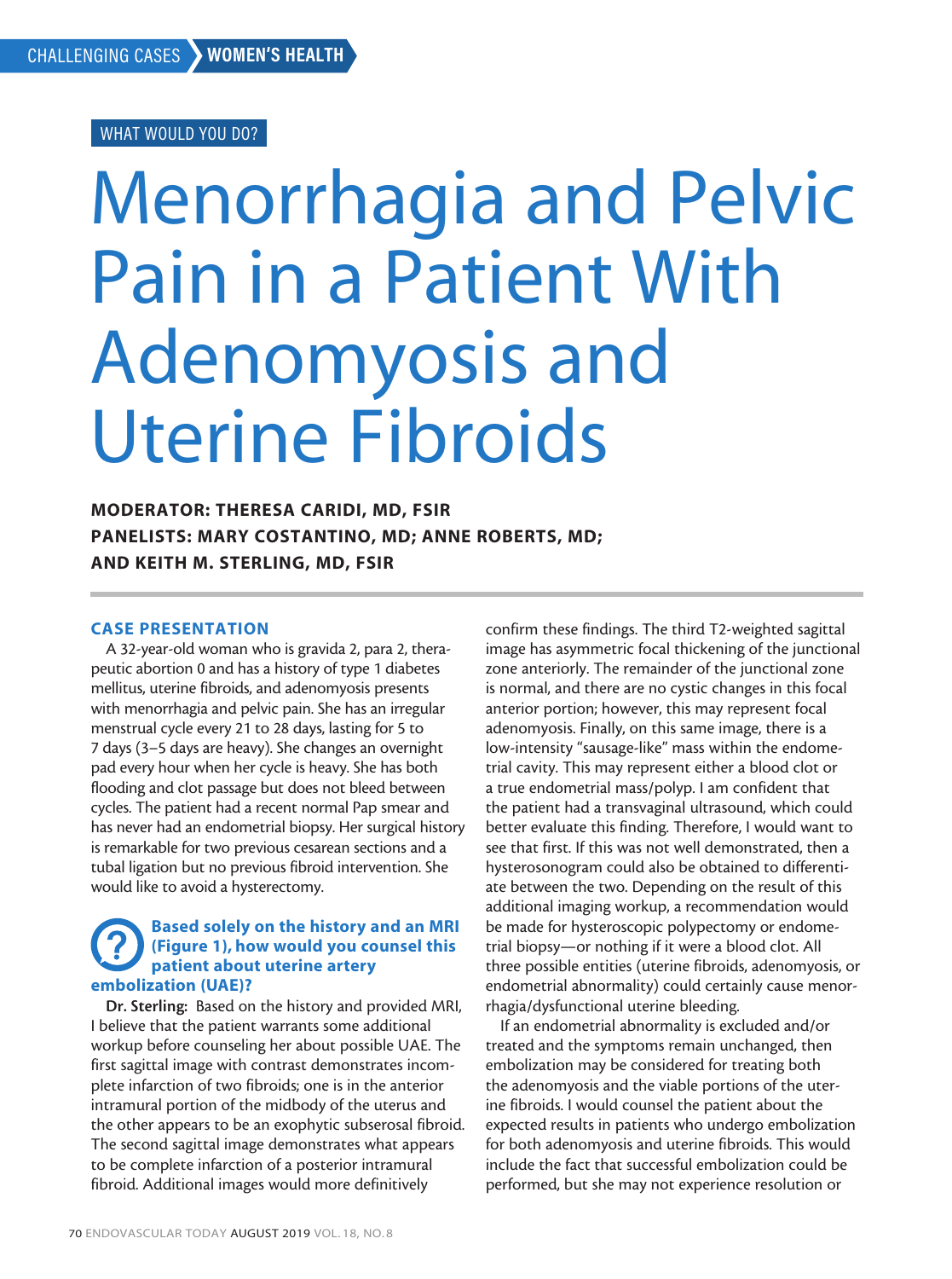

Figure 1. Two sagittal T1-weighted MRIs with contrast (A, B) and a T2-weighted sagittal image (C) demonstrating the two dominant fibroids and the junctional zone.

improvement of her symptoms. Lastly, I would discuss the potential need to embolize the ovarian arteries due to the incomplete infarction of the fibroids. Given the lack of known surgical treatment, the infarction may have occurred spontaneously or possibly at the time of cesarean section if significant bleeding was encountered and necessitated uterine artery ligation.

Dr. Roberts: I would tell her that it is most likely the adenomyosis that is causing her symptoms. At least on these images, I don't see a fibroid involving the endometrial cavity. At least one of the fibroids has lost its blood supply, and we would not treat that one; the other has partially lost blood supply, but embolization might complete the devascularization. I would explain to the patient that there has been increasing evidence that embolization of adenomyosis can be effective for controlling symptoms.

Dr. Costantino: These images show a posterior infarcted fibroid, an anterior small fibroid with small peripheral viability, a posterior mass with peripheral enhancement (which is either a pedunculated fibroid or an ovarian mass), and small to moderate adenomyosis anteriorly involving the midbody and lower uterine segment. The endometrium is not distorted and is only abutted by the posterior infarcted fibroid. The primary cause of menorrhagia appears to be adenomyosis.

Given the degree of her bleeding, I would approach UAE cautiously. Treatment options include an intrauterine device (IUD), UAE, ablation, or hysterectomy. I'd recommend an IUD first. If she was opposed to hormonal treatment and did not want a hysterectomy, I'd perform UAE but counsel her that, given her age, she will likely need additional treatment at some point. If she was not opposed to hysterectomy, given the number of years she has before menopause, the dual pathology (adenomyosis plus fibroids), and a possible hormonal component of menorrhagia (triple pathology), she may be more satisfied with a hysterectomy and may ultimately need one. If this patient chose UAE, I would prepare her for the possible need for an IUD at some point postprocedure to control a hormonal contribution to menorrhagia. If this patient understands this, is prepared to have recurrent symptoms at some point in her life, and would like to avoid hormonal treatment or surgery, I'd absolutely proceed with UAE. I would expect her to have a satisfactory outcome with UAE only, but I'd want her to be an active participant in the decision-making process.

### Approach of the Moderator

Review of the MRI demonstrates two dominant fibroids, one each in the intramural and the subserosal locations and neither with contact nor disruption of the endometrium. The subserosal fibroid enhances in the periphery, but otherwise, these fibroids lack enhancement when compared with the myometrium and may be nonviable. Also seen on these images is a thickened junctional zone anteriorly indicating adenomyosis.

I counseled the patient that her fibroids were likely not the cause of her symptoms and that her menorrhagia and pelvic pain could be attributed to adenomyosis. Given that she is done with childbearing and would like to avoid a hysterectomy, I explained to her that UAE can be effective with treating adenomyosis alone or in combination with fibroids. Recent literature suggests that symptom improvement is seen in approximately 83% of women who undergo UAE for adenomyosis.<sup>1</sup> Although recurrence rates are higher than those seen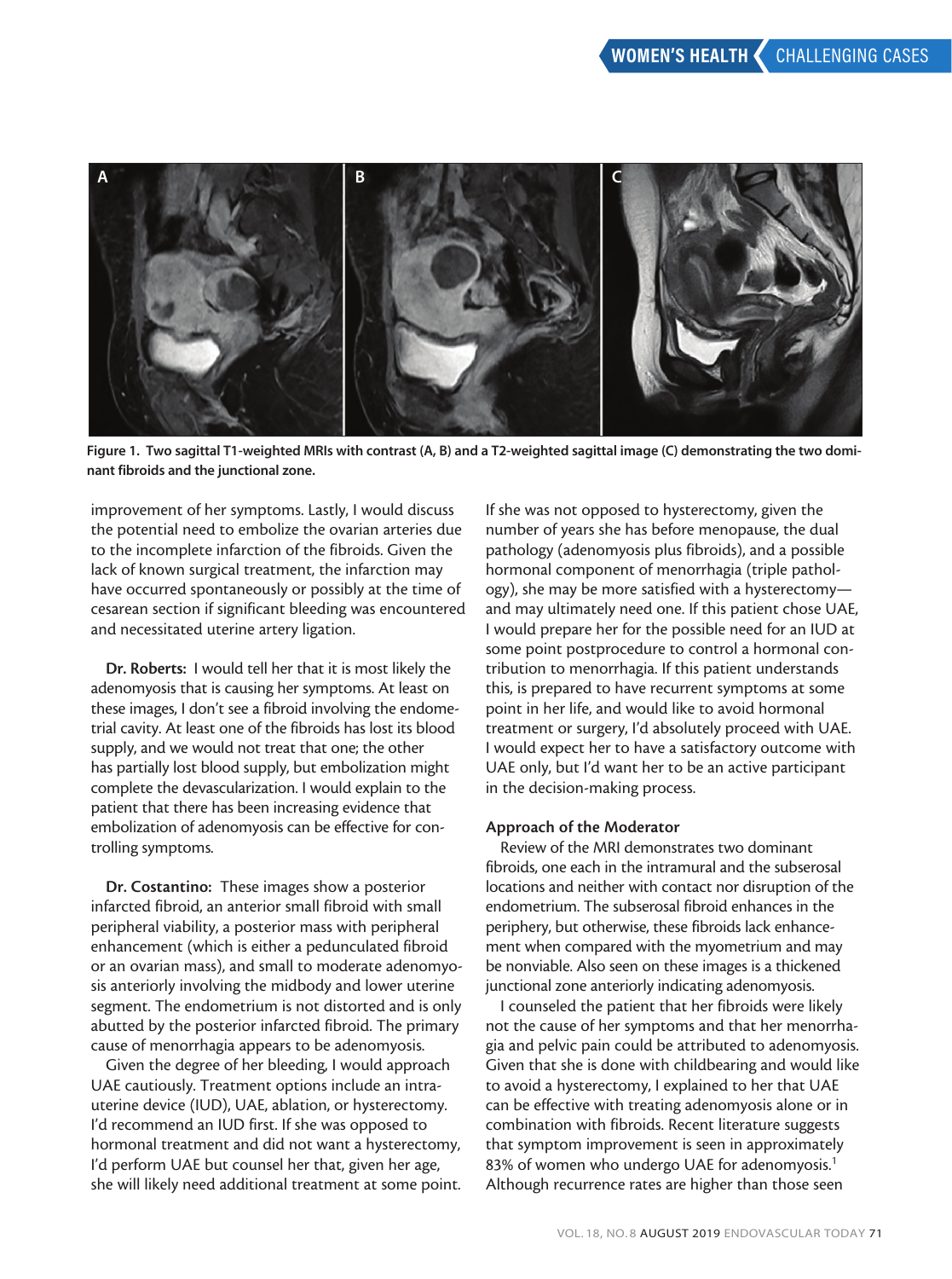

Figure 2. Digital subtraction angiograms from the bilateral uterine arteries with the right uterine artery injection demonstrating supply to a fibroid superiorly (A) and the left uterine artery injection demonstrating mild hypertrophy but otherwise normalappearing myometrial branches (B).

with UAE for fibroids alone, UAE for adenomyosis offers long-term symptom relief in two-thirds of patients and is uterine sparing.<sup>1,2</sup>

# After reviewing the angiograms in Figure 2, please comment on the degree of fibroid supply and which uterine arteries should be embolized. If you would embolize, what particle size would you use?

Dr. Costantino: These angiograms are the expected appearance of an adenomyosis-dominant process, with slightly hypertrophic intrauterine arteries and a lack of visible fibroid opacification on the left. Adenomyosis would continue to be my primary working diagnosis. I would embolize with 100–200-µm particles, one vial (or 2 mL) per side, and then upsize to 300–500-µm particles. Given the adenomyosis-dominant appearance, I would expect to use two to three vials of particles at most. I would embolize both sides and expect more particles in the right compared with the left. If I had a choice, I'd embolize the right side first. This would allow me to identify any collateral flow from the left to the fibroid that is not seen on this initial angiogram, although I think this option only applies to those who employ bilateral groin access.

Dr. Sterling: Not surprisingly, there is not a significant amount of vascularity from the uterine arteries to the remaining viable fibroid tissue. The right uterine

artery provides the dominant supply to the residual posterior subserosal fibroid. The vascularity to the anterior fibroid is not clearly identified, but there is relative hypervascularity to the uterus. In this case, embolization would be performed not only to treat the residual uninfarcted fibroids but also the adenomyosis. Therefore, I would perform bilateral UAE. When treating patients with hypervascular uterine fibroids with or without adenomyosis, I typically perform embolization first with 500–700-µm spherical embolic, followed by 700–900-µm spherical embolic. However, in this case—with the diffuse adenomyosis, the relatively small amount of viable fibroid tissue, and the caliber size of these arteries—I would start my UAE with 300–500-µm spherical embolic to achieve greater penetration of the embolic, followed by 500–700-µm spherical embolic only if needed.

Dr. Roberts: There appears to be supply to the fibroid from the right uterine artery. I would embolize both uterine arteries. Because I am more concerned about the adenomyosis than the fibroid, I would embolize with 200-µm polyvinyl alcohol (PVA) particles to start. For adenomyosis, I use 200-um particles, or 0.5 mg (half a bottle), on each side and then use 300-µm PVA particles until I get to stasis. The Korean experience would suggest using 100-µm particles, then 200-µm particles, and then 300-µm particles,<sup>3</sup> but I have been reluctant to use the 100-µm particles for fear of possible uterine ischemia. So, I have settled on using 200- and 300-µm PVA particles.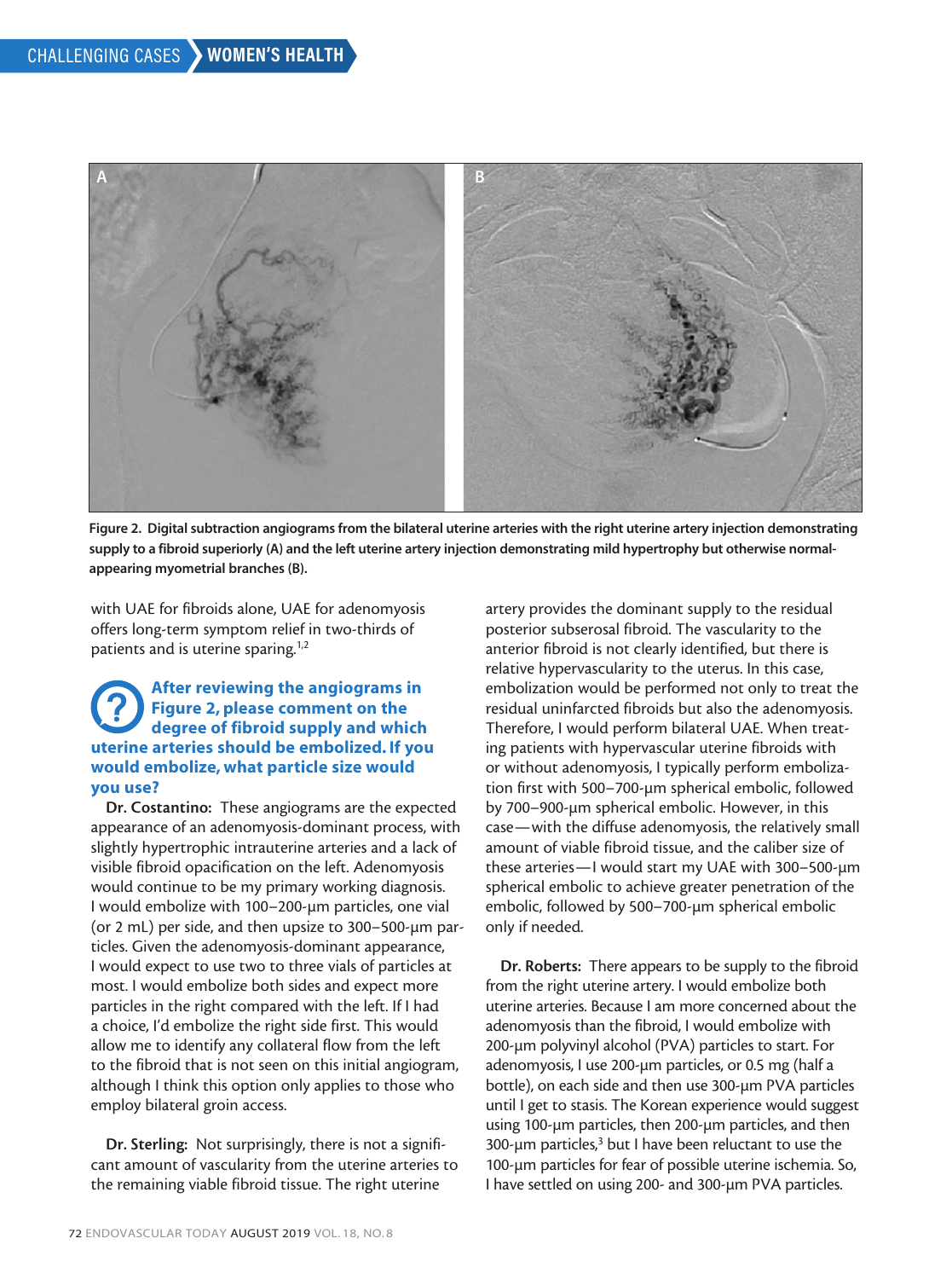If one were to use other spheres, then it would be appropriate to increase the particle size.

### Approach of the Moderator

The right uterine artery injection demonstrates enhancement of the fibroid superiorly (Figure 2A). The left uterine artery injection appears to show nearly normal myometrium with mildly hypertrophied branches (Figure 2B); however, this appearance can be present with supply to adenomyotic tissue. Ultimately, both sides need treatment due to the possible supply of the uterine arteries to the region of adenomyosis that is thought to be causing her symptoms.

When treating adenomyosis, I modify the step-up protocol published by Kim et al and begin with half a vial of 300–500-µm Embosphere microspheres (Merit Medical Systems, Inc.), in place of the PVA utilized in the published step-up protocol, before increasing in particle size.<sup>3</sup> In this case, I was concerned about the normal myometrium (seen from the left uterine artery injection) and producing uterine ischemia. Therefore, a small amount of 300–500-µm particles was used to treat to sluggish flow in the uterine artery, and no further embolic was used.

### CASE CONTINUED

An aortogram is obtained that shows an enlarged left ovarian artery. This was subsequently selected and digital subtraction angiography was performed (Figure 3).

# Using the selective left ovarian artery injection (Figure 3), discuss considerations for embolizing from this location.

Dr. Roberts: This could be an issue depending on patient circumstances. In general, it depends a little bit on my discussion with the patient regarding her thoughts on fertility. I would have seen her in the office before the procedure, and we would have discussed her family, what she had planned about future fertility, and how strongly she feels about this.

Talking about what might be required to treat her is an important part of the clinic visit. We would have discussed premature ovarian failure and the need to potentially perform ovarian artery embolization (OAE) if there is a large amount of flow to the uterus from the ovarian artery. If I had any question about her wishes on this, when I saw the ovarian artery supply, I might consider not performing embolization. However, I don't think that she will have a good result if this artery is not embolized. If there has been some discussion about this and fertility is not important (as in this case because



Figure 3. Digital subtraction angiogram of the left ovarian artery showing a hypertrophic artery with uterine, fibroid, and left ovarian supply.

she has had a tubal ligation), then I would embolize the artery to stasis. This might cause embolization of the ovary, but I think that her adenomyosis would be treated with this approach. If I was going to embolize, I would do it to treat the adenomyosis and not worry about the effect on the ovary; and in this case, I would embolize with 200-µm PVA particles until there was stasis in the ovarian artery.

Dr. Costantino: Based on this angiogram and the initial sagittal T2-weighted MRI, the hypervascular mass on the left could still be a pedunculated fibroid instead of an ovarian mass. If two normal ovaries are seen on the MRI, then this mass would be a pedunculated fibroid. In that case, I would advance a microcatheter approximately 5 cm into the ovarian artery and gently embolize with any leftover 300–500-µm particles. If I needed to open a new vial, I'd choose 500–700 µm. This ovarian artery is hypertrophied and demonstrates enough collateral flow to the uterus that I would proceed with a gentle embolization.

Dr. Sterling: This selective left ovarian artery injection demonstrates supply to both the uterus and the left ovary. Because this artery provides significant supply to the uterus, embolization should be performed—otherwise, there is a real concern for clinical